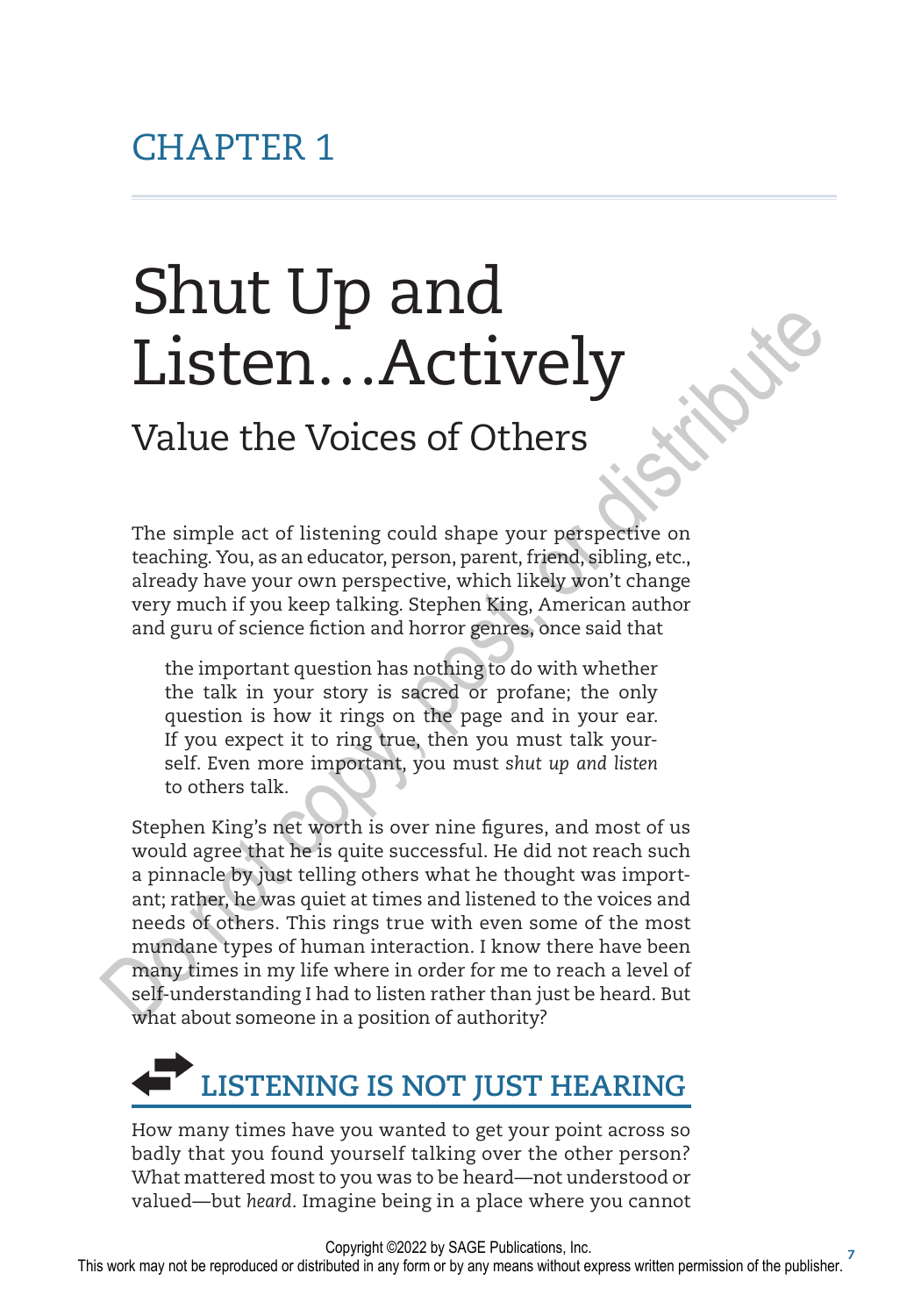voice your opinion; instead, you must sit and take what someone forces on you with no argument. You are imagining a traditional classroom. In such classrooms children must sit and take what is doled out to them as the gospel truth, speak only when asked a question, speak only at a certain volume, direct their words to a particular audience, and make the words' subjects and verbs agree—rules that never seem to allow much wiggle room for natural communication. Your students crave the opportunity to be heard, even in your classroom.

Children's Healthcare of Atlanta is a nonprofit philanthropic organization geared toward providing outreach and healthcare services to urban families in the metro Atlanta area. Based in an area with a great need for persons seeking to address social disparities, this nonprofit group has pioneered a concerted effort to give parents and educators insight on kids' most basic requirements. According to the organization's website, it offers valuable insight on a child's need to be heard and what results when a child does not feel heard: Children's Healthcare of Atlanta is a nonprofit philanthropic<br>organization geared toward providing outreach and healthcare<br>services to urban families in the metro Atlanta area. Based in<br>an area with a great need for person

There's no question that the middle school and high school years are tough. Social challenges follow kids home on their phones; academic pressure can be intense; and scary issues such as gun violence are all over the news. You might talk with your child about their feelings—but are you really listening?

You may be surprised to know that a lot of middle schoolers don't confide in their parents—and they don't think their parents are listening when they do. One middle schooler in a Children's Healthcare of Atlanta focus group wished their parents would start "listening to my thoughts and feelings instead of interrupting and saying it's not that big of a deal." Another said, "I want them to listen to what I'm saying, not just tell me to suck it up and say 'you're fine.'"

When *our* perspective prevents us from shutting up and listening, we don't allow a child to open up verbally, emotionally, and cognitively. Children can sense when an adult shows up with a closed mind. In response, they won't openly share what they want to say, and nothing can enter their minds either. A barrier in communication can impede any potential for learning. Consequently, your perspective as an educator, including being willing to open up to what a student has to say to you, can make all the difference.

I remember working at one of the most impoverished middle schools in my state. I decided to compare notes with a colleague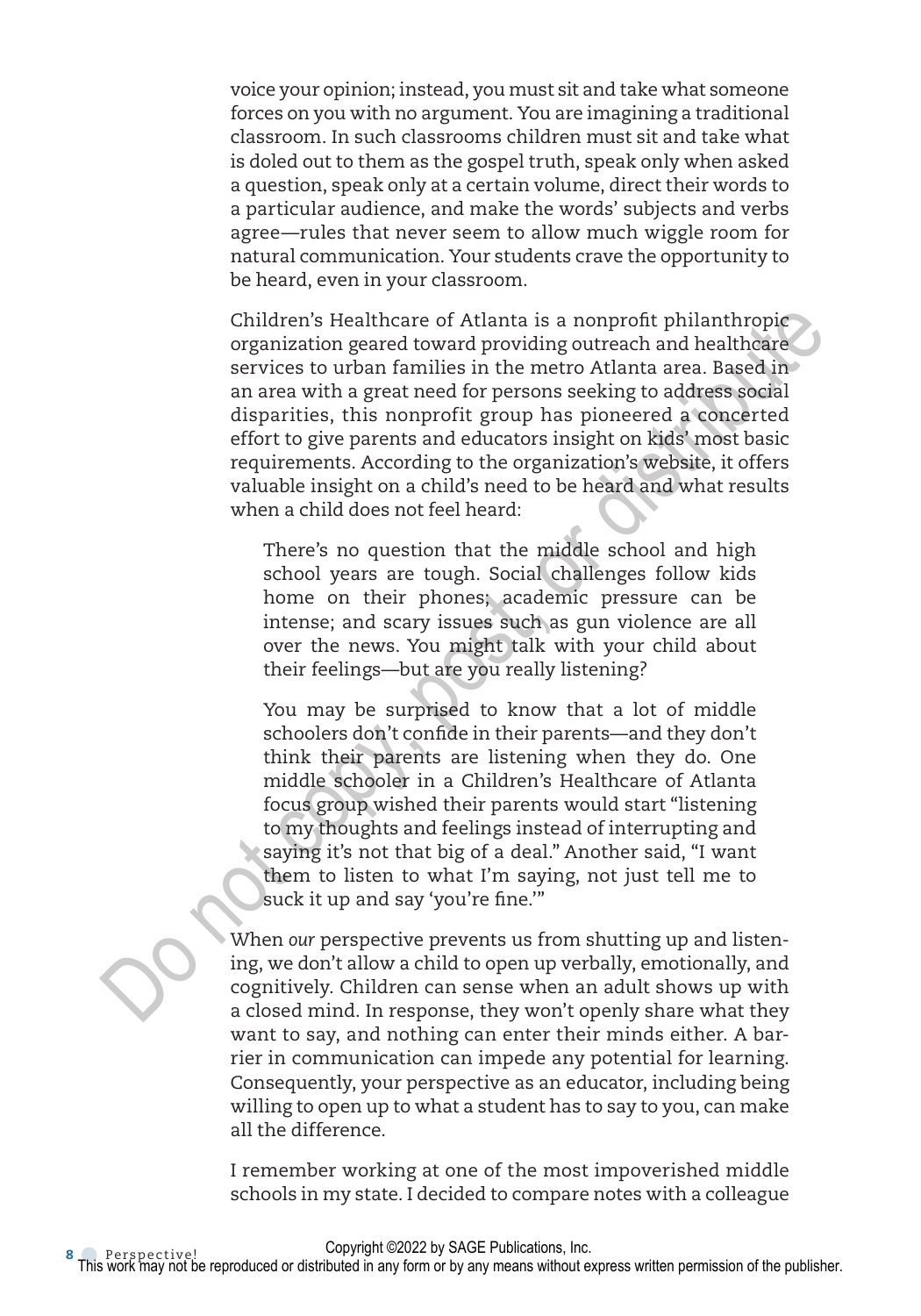who worked at one of the most disadvantaged high schools in the same state. He lamented that his school had the highest of everything negative and the lowest of everything positive. Highest drop out rate? Had it. Highest teen pregnancy rate? Had it. Highest retention rate? Had it. Highest number of overaged and undercredited students? Had it. Worst of all, they had the lowest graduation rate. Imagine being in a classroom where you are already labeled as "at risk" and have no say in what or how you are being taught. Listening to my colleague relate the conditions at his high school is when I realized that the young people in my middle school deserved to be heard. So I shut up and listened.

#### *Silence is the language of God, all else is poor translation. —* **Rumi**

Rumi, who is often referred to as the greatest mystical poet in the world, had a great understanding of connectedness. He spoke of not just a connection to God, but how we as people make a connection with others by having our own understanding of self and how we are connected by even the most practical things. He spoke of how we connect to the universe by connecting with the words and thoughts of others. He is well known for detailing some of the smallest of interactions with grace and respect. This general respect for living is seen in his poems and other works. The joyous love sonnets this Persian writer and spiritualist brought into the world over eight centuries ago are still held dear by a large number of educators and academicians alike. Rumi is frequently portrayed as a forward thinker, and his sonnets have been beloved readings at weddings and funerals for many years. Why? Because his knowledge of extending love is seen as most fitting at weddings and funerals—places where people are revered, doted upon, and, most importantly, loved. bending the main and the steaded of described that in the young<br>speed in my middle school deserved to be heard. So I shut up<br>and listened.<br>
Silence is the language of 6od, all else is poor translation. — Rumi<br>
Rumi, who i

Most Americans appreciate the need to be quiet at weddings and funerals because the attendees are encouraged to reflect and, at times, even genuflect. Now ask yourself why such a degree of respect and attentiveness is rarely directed at the children who inhabit our classrooms? Particularly when working to educate children who may not see school as a loving space, one must be quiet to find out how these students feel. Listen to what students have to say; get their perspective on education and the world around them. When I permitted myself to listen, I was stunned to discover that students I worked with who had been labeled as "at risk" or "unreachable"—or, even worse, "stupid" actually were extremely thoughtful, savvy, and loving. They had just never had anyone take the time to shut up and listen to *them* rather than forcing opinions on them. Once I permitted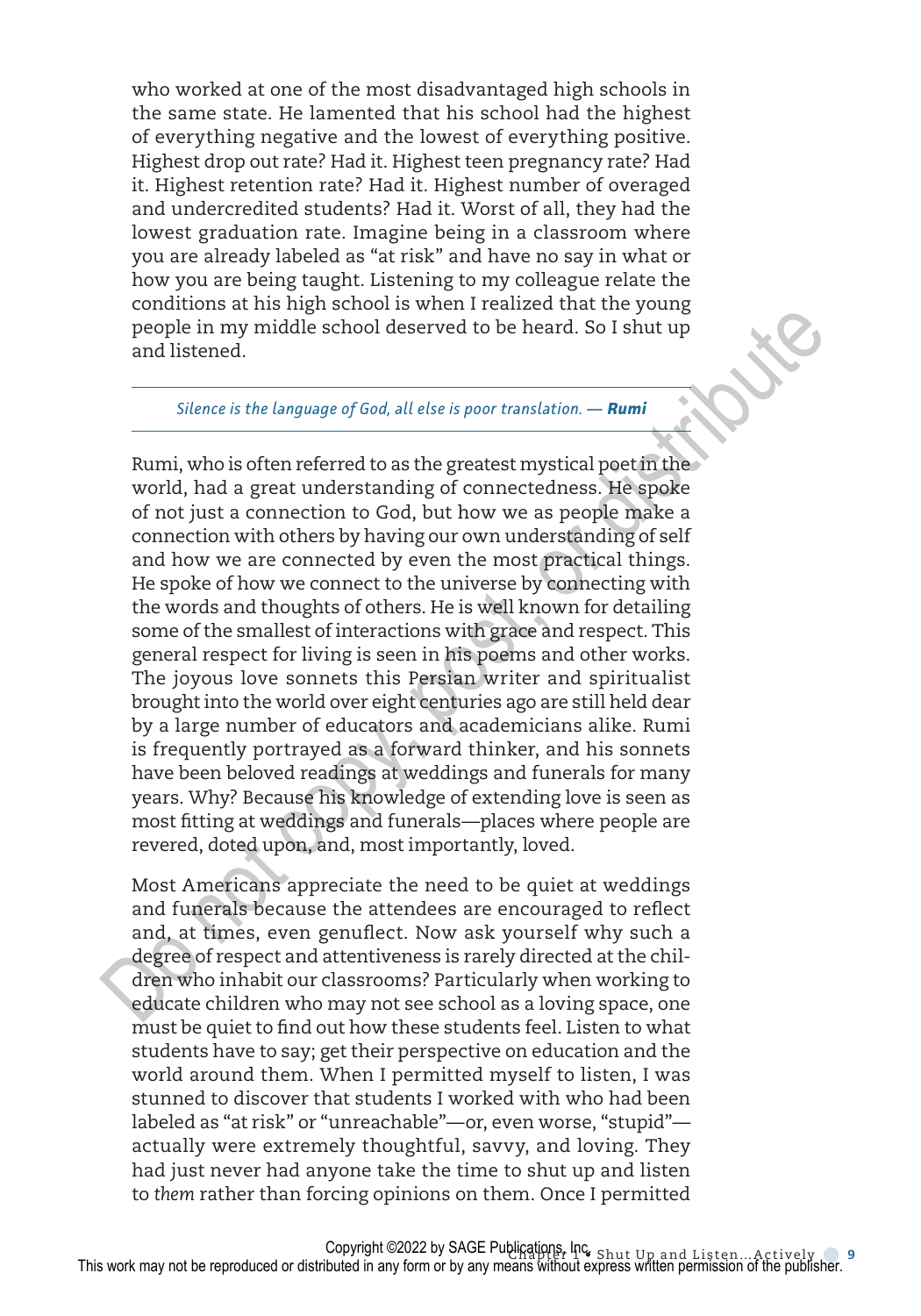myself to shut up and listen, I was able to value my students for just coming to class. During a professional development workshop I gave at a high school, I ran into a colleague who wanted to share an intriguing story about the powerful insights she had gained from listening to one of her students:

I had one student, a single mother of two in the twelfth grade. She missed a lot of class, frequently fell asleep, and was on her phone quite a bit. I became frustrated when I asked her to repeat something that seemed so small to me from the textbook and was faced with her looking up at me like a deer in headlights. I then asked her to step outside the class with me as I launched the rest of the class into their lesson. I didn't have to say anything; I just listened. I knew she was a teen mom, but it was at that moment that she began to tell me stories of how her oldest child suffered from a rare disorder that kept him up at night; thus, she was up with him. His medication was quite expensive, and she worked two part-time jobs to afford it. As soon as she left school each day at 1:00 p.m., she went straight to work until 8:00 p.m., got her children from her grandmother's house, and stayed with them until they fell asleep around 10:00 p.m. She then would leave them with her younger sister at home because her mother also worked nights. She clocked in at her night job at a fast food restaurant at 11:00 p.m. and worked there until 4:00 a.m. She had just enough time to go back home, shower, and sleep a few hours before she did it all over again. This young lady was a survivor, and once I listened I valued her presence even more. She knew her education was important, and she was determined to graduate no matter what. And she did, with honors. Once I shut up and listened, I no longer let my frustration about a lesson get in the way of the truer and deeper connection that I was beginning to develop with my students. me from the textbook and was faced with her looking<br>up at me like a deer in headlights. I then asked her text of<br>step outside the class with me as 1 launched the rest of<br>the class into their lesson. I didn't have to say a

### **LIKE MOMMA USED TO SAY, "CLOSE YOUR MOUTH AND OPEN YOUR EARS."**

Researchers discuss the benefit of what is called *active listening*, which is a skill that puts the onus on you as the recipient of a message in a conversation. When practicing active listening, the recipient of a message is quiet and takes time to take in what the other person is saying. Active listening is a skill that can be perfected through many methods, and in the case of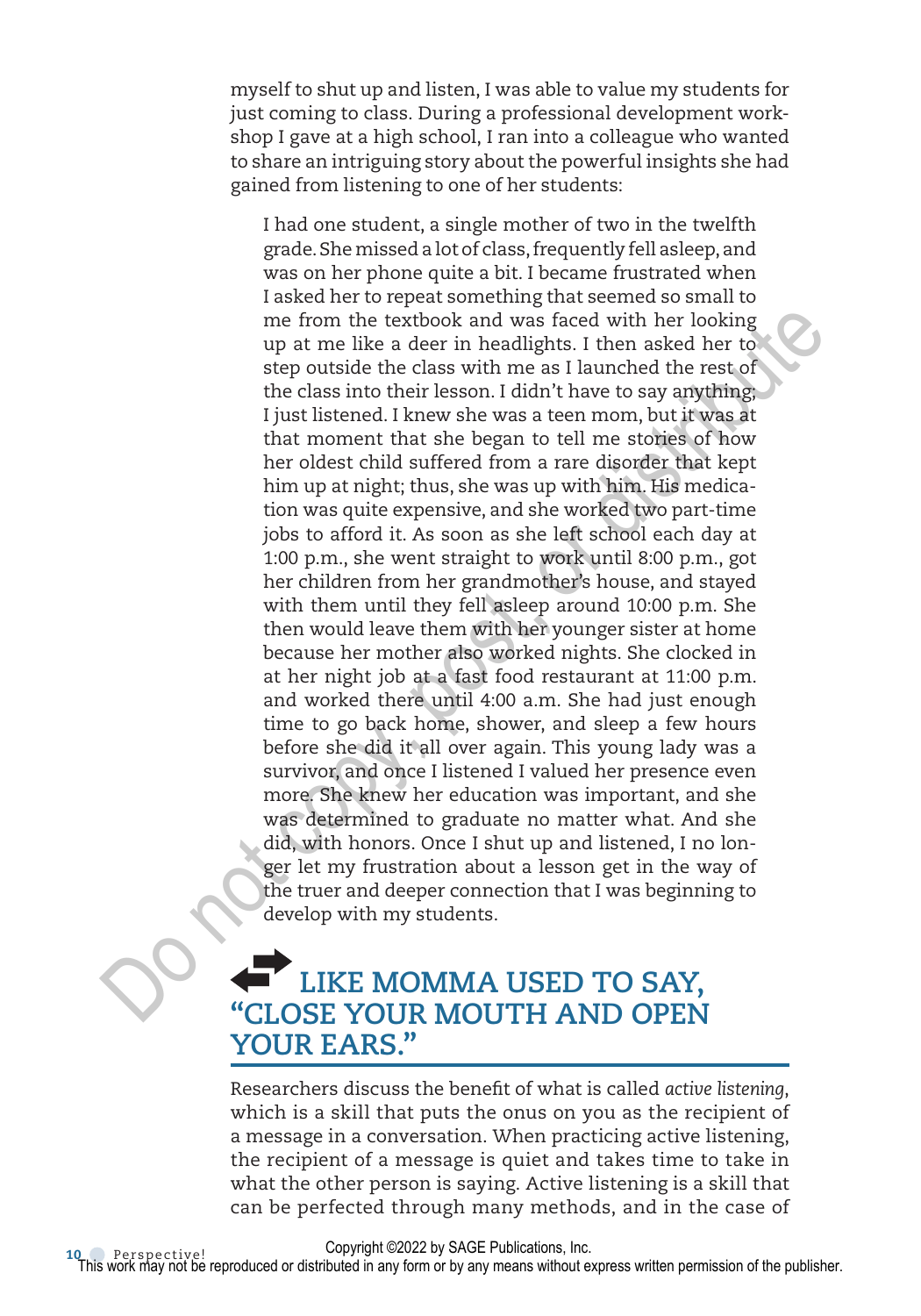educators, active listening allows the person speaking to clearly communicate his or her message to the recipient in order for a conversation to grow deeper, into a realm of understanding.

## **BECOME AN ACTIVE LISTENER**

In the 2007 article "Learning to Listen: Teaching an Active Listening Strategy to Preservice Education Professionals," the authors delve into how the skill of listening allows persons to come across as being more trustworthy. The authors state that

the goal in active listening is to develop a clear understanding of the speaker's concern and also to **clearly communicate the listener's interest in the speaker's message**. Recognition of the importance of active listening has resulted in systematic investigation of the use of active listening skills in other helping professions. In a study examining the communication skills of nurses as they worked with families experiencing a medical emergency, Duhamel and Talbot (2004) reported that the use of active listening skills helped nurses to establish a trusting relationship with family participants. Mansfield (1991) used supervised roleplays to teach active listening skills to medical students; based on a videotape analysis of their pre- and post-instruction performances, the medical students who had received training were judged to be more skilled in their use of active listening skills and in developing appropriate management plans for their patients. (p. 224) action arcses as being more trustworthy. The authors state that<br>the goal in active listening is to develop a clear under-<br>standing of the speaker's concern and also to clearly<br>communicate the listener's concern and also to

Bedside manner is used in hospitals to soothe nervous or frantic patients. The key trait the participants in the Mansfield study displayed was an ability to show the patient with whom they were speaking that the patient's message was valid and, most of all, valuable. The study also elaborated on how, by practicing active listening, these participants earned more respect from their patients than medical professionals who had double the experience in the field. They were able to build trust and also make a connection just through active listening. Now let's equate that to teaching.

As educators, if you shut up and listen to your students, not only will you learn something and gain a new perspective but you will be able to build your relationship with the student at the same time. This is why it's important to listen. In the Mansfield study, the medical students found success with their patients and in their field by showing how much they cared, and that began with listening. They were able to build trust with their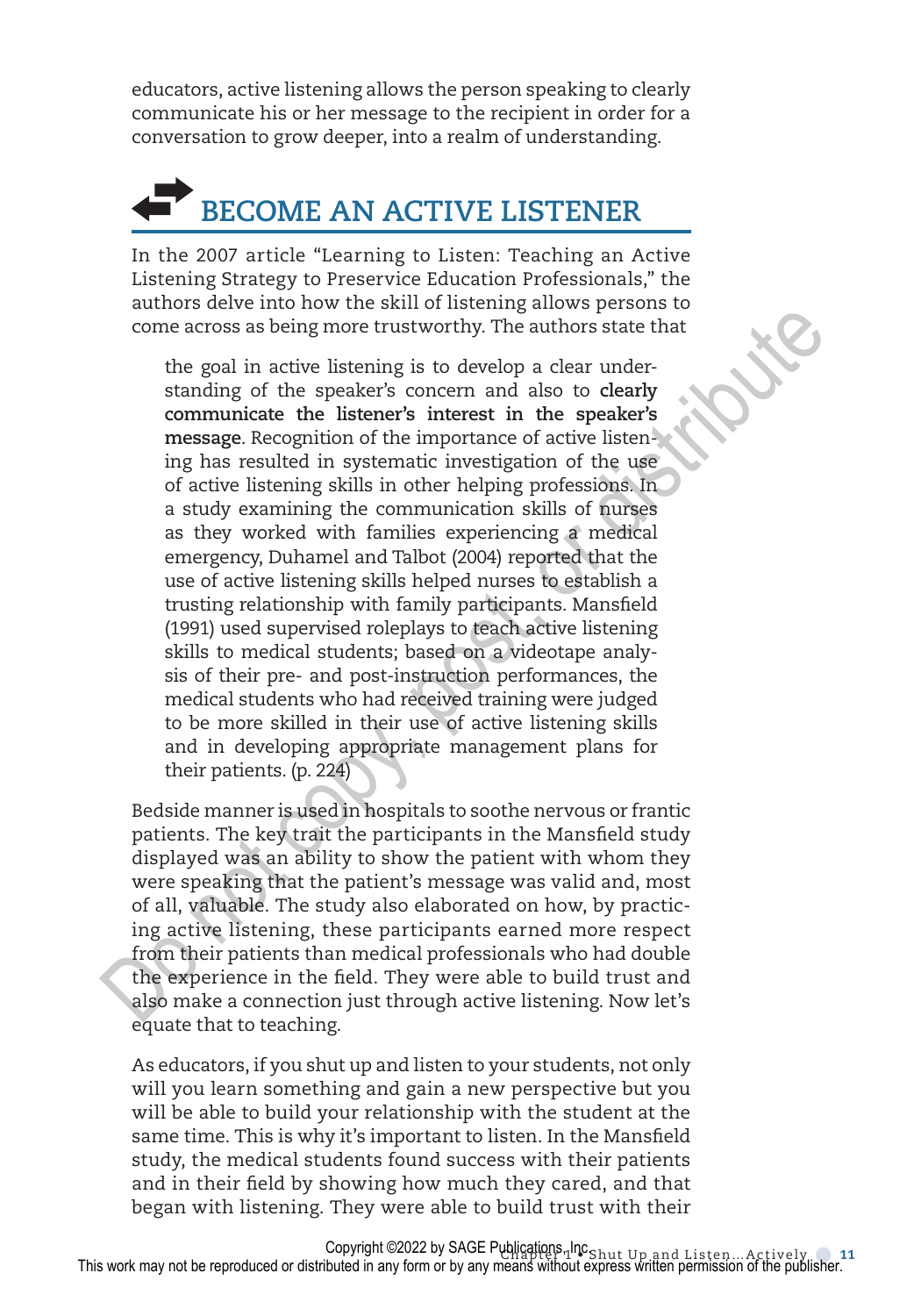patients, and through this trust they were able to make a lasting impression. It takes asking the right questions to make such a connection.

## **MAKE A CONNECTION BY ASKING THE RIGHT QUESTIONS**

The goal in the chapter is to allow you, the reader, to have a better appreciation for the art of silence and to get to know students with different experiences than you so you can begin to recognize and understand their perspectives. Once you are able to be quiet and listen, you must allow your curiosity to be piqued although not in a nosy next-door neighbor type of way. Rather, you want to be seen as one who can be trusted by making an empathetic connection. In order to ask the right questions after you have listened, try to put yourself in the student's shoes and look at their world through their perspective. You do not have to come from the same part of town to make a connection; with a little probing, you most certainly can make a connection with students that have even the most disparate backgrounds and interests. er appreciation for the articular state and to get to know students.<br>
with different experiences fan you so you can begin to recog-<br>
nize and understand their perspectives. Once you can begin to recog-<br>
quiet and listen, y

Making a connection by asking questions about a student's food and music preferences can be a great icebreaker, but asking questions such as "How do you feel today?" "Did you eat breakfast?" "How's your family doing?" or "What makes you most excited about the upcoming school year?" can make a connection that is deeper and more substantial.

## **HOW CAN YOU FULLY TEACH SOMEBODY YOU DON'T KNOW?**

In the situation mentioned earlier involving my colleague and her student who was a single teen mother of two, it might seem that the two women probably did not have much in common. However, once my colleague was able to be quiet and listen to her student, she asked the one question that allowed them to connect: "What do you need from me to make you the most successful?" Not only was the student taken aback by that, she felt that her teacher genuinely cared for her, her children, and her mental well-being—not just her grades. My colleague was able to connect with her even more by sharing a time in school when she did not have a teacher who was able to allow her to just exist without feeling singled out. She also told her student that she could empathize with working two jobs. Even though she did not have to do that as a teen parent, my colleague knew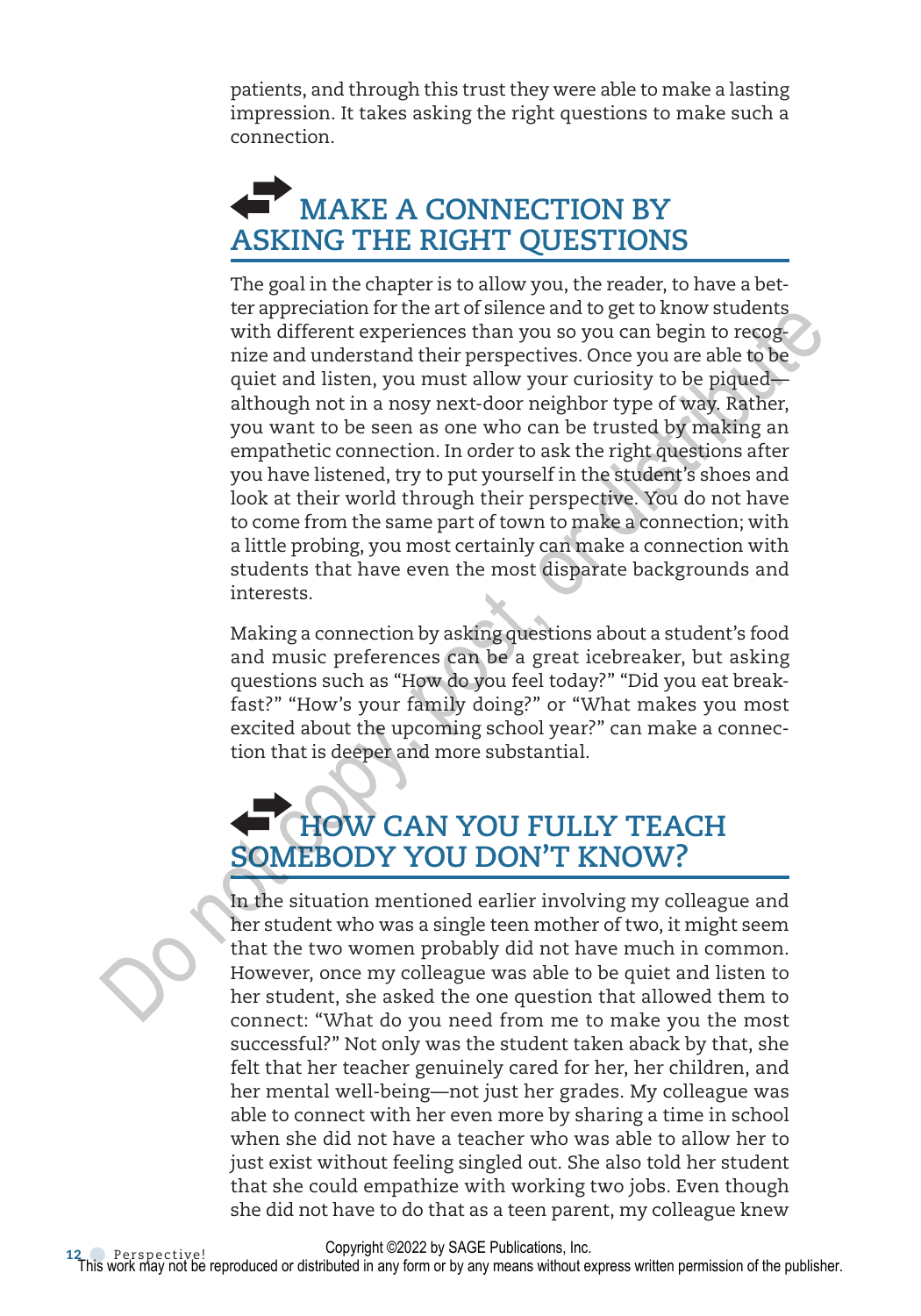how hard it was for her as an adult, and she told her student she would assist in making accommodations to assignments when possible. The empathy and vulnerability that was expressed allowed them to make a genuine connection, and my colleague was able to see her student thrive instead of just survive.

## **USE YOUR SERVICE-MINDEDNESS TO HELP SHAPE YOUR PERSPECTIVE**

As most of us know, teaching is a service, and in the article "Improving Classroom Management Issues by Building Connections with Families" (Robison 2020), the author details how making yourself vulnerable will allow you to make a deeper connection with your students:

Coming from a place of service is a mind-set that will guide one's words and actions. In short, it is to simply realize that a general…teacher's job is to serve all students and their families, much like other public servants or even members of the clergy. As…teachers, we are unique in our role of serving all students, not just those that self-select into performing….While there are limitations to this mind-set, such as setting reasonable boundaries for your time and not catering to every whim of every family, coming from a place of service can help in communicating potentially tense issues with family members. (p. 39)

Applying such a service mindset needn't be restricted to your interactions with family members. It can also work in the interest of making an empathetic connection with your students—a connection that can offer more success than you can imagine. There is one proviso, however: You have to be open enough to shut up and listen to them. When you are curious about a student's world and ask questions to understand things, you are automatically expanding both your perspective and your horizons. Take this time to access both your own and the student's perspective so you can come up with innovative ways to shift both. As most of us know, teaching is a service, and in the article "Improving Classroom Management Issues by Building Connections with Families" (Robison 2020), the author details how making yourself vulnerable will allow you



Active listening requires patience and practice, but those who take the time to engage in it will strengthen their connections with students in powerful ways. Moreover, if we strengthen these relationships with cultural awareness and relevance (a subject that is explored in more depth later in this book), our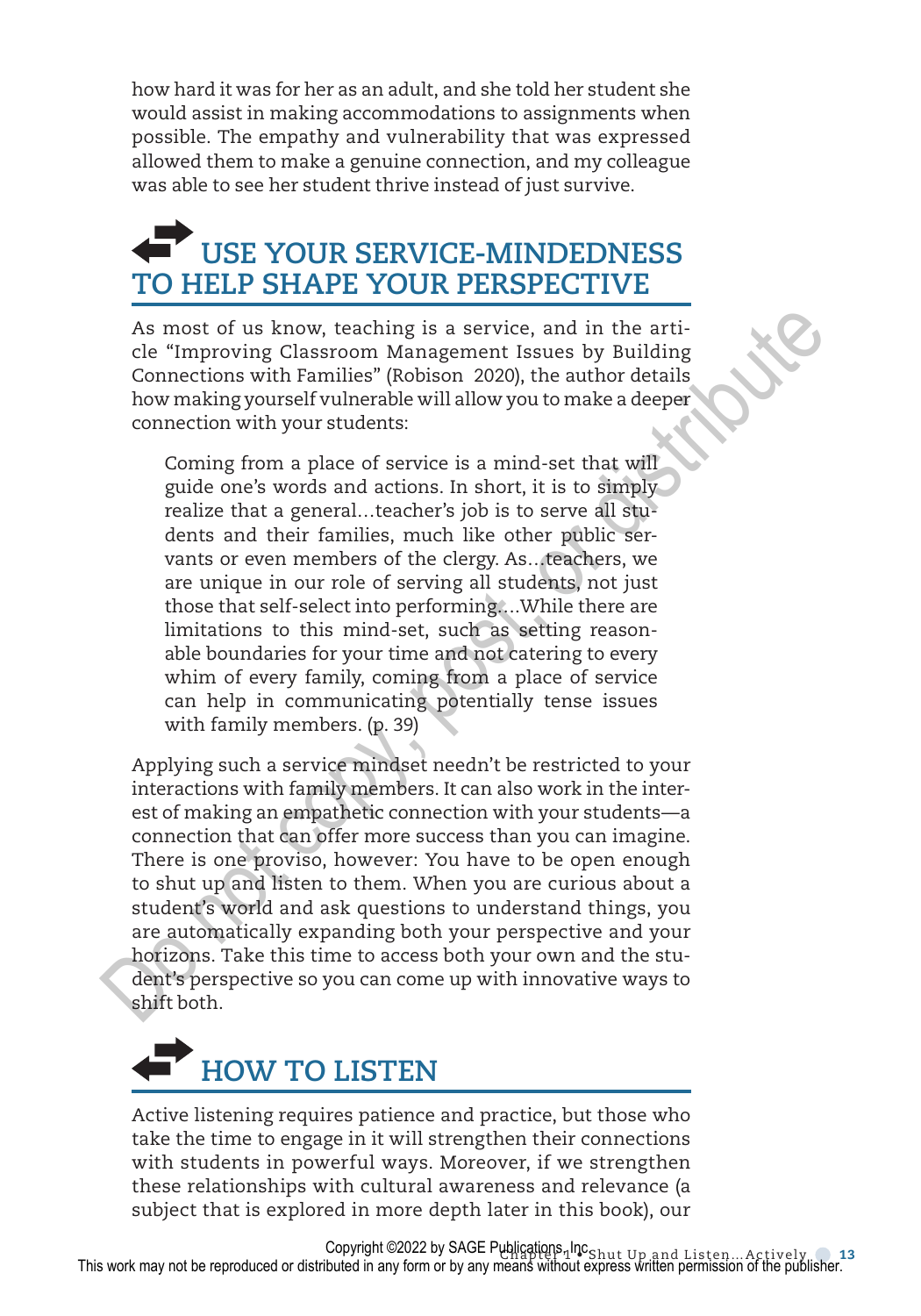connections will be even stronger. For now, there are two general principles to keep in mind:

- Learn the culture of the student's community where you work.
- Center your efforts around gaining a perspective that is conducive for reaching all students, beginning with a reflection on your own biases.

#### **CHECK YOUR BIASES AT THE DOOR**

A prerequisite to shutting up and listening is checking your own biases and prejudgments at the door. For example, when you begin to engage in a conversation with a student, stop thinking about how you think the conversation will go. Even if you have tried to engage with this student before on many other occasions, you must not prejudge how you think the conversation is going to go *this* time. Since you are now approaching the conversation with new knowledge, insights, and clarity, you should clear everything from past interactions out of your mind.

#### **CHECK YOUR BODY LANGUAGE**

Body language can tell a person everything. And in many cases, *uncaring* body language will make recipients shut down because they believe you have already formulated an outcome before an interaction has even happened. Believe it or not, our body language can change an entire conversation before it has begun. Reflect on your own interpersonal interactions: What is the message you receive from folded arms and a head cocked to the side? Refrain from any body language that shows you are not interested because your student will instantly become defensive and not open up. Part of shutting up and listening is learning to relax. CHECK YOUR BIASES AT THE DOOR<br>A prerequisite to shutting up and listening is checking your own<br>biases and prejudgments at the door. For example, when you<br>begin to engage in a conversation with a student, stop thinking<br>abou

#### **CHECK AND RELEASE PAST INTERACTIONS**

You may miss an opportunity to really connect with your students when they are opening up and allowing themselves to vent if you are sitting on the sidelines and anxiously waiting for a specific outcome. You will be pleasantly surprised when, instead of forming judgments based on past experiences, you use this time to relax your mind and body language to be open to what the students has to tell you. Sadly enough, you do not know it all, especially when it comes to the hearts, minds, and experiences of students. For this reason, particularly in the early stages of engaging with your students, open *your* heart and mind!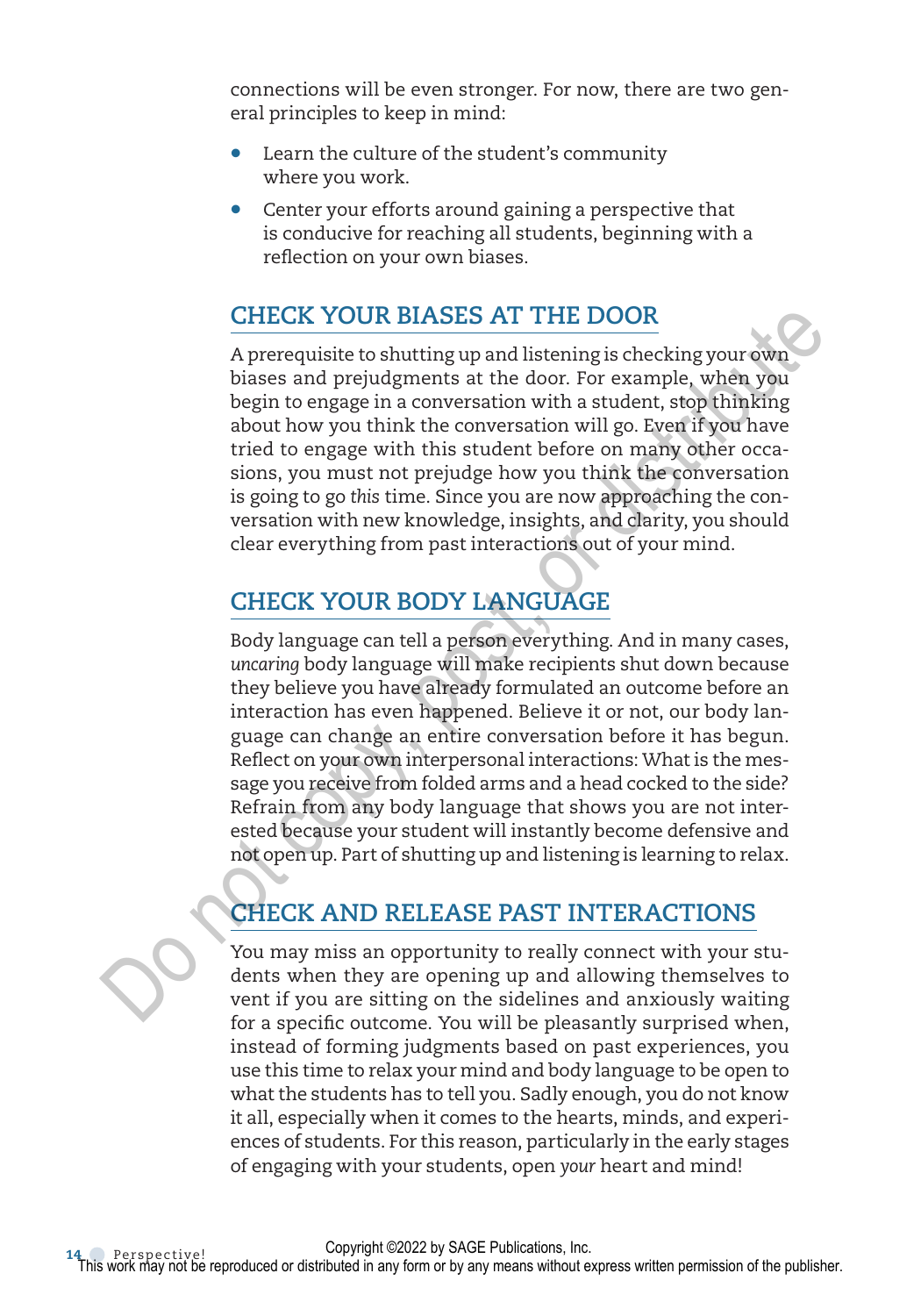## **Dos and Don'ts**

We close each chapter with a summary list of Dos and Don'ts, followed by a reflection. Use this space and time to prepare yourself as you begin this new journey as an educator with a more enlightened perspective.

#### **DO:**

- **•** Present your body language in a relaxed and open stance.
- **•** Make eye contact with your students as they are talking.
- **•** Give students adequate space to feel comfortable, but be close enough for them to know you are engaging in a conversation (approximately two to three feet apart).
- **•** Respond using a caring voice, being careful to avoid inflections on words that may be perceived as accusatory.
- **•** Have an open mind in response to what your students have to say.
- **•** Listen from a place of understanding.
- **•** Allow your students to be heard without judgment.
- **•** Close your mouth more and open your ears.

#### **DON'T:**

- **•** Form an answer in your head—i.e., form your own hypothesis before you get a response. This not only works against active listening but leads to judging the student before hearing what the student has to say. **DO:**<br>
■ Present your body language in a relaxed and open stance.<br>
■ Make eye contact with your students as they are talking.<br>
■ Give students adequate space to feel comfortable, but be close<br>
enough for them to know you
	- **•** Make facial expressions that can unconsciously express a bias.
	- **•** Use or make gestures while your student is talking—for example, no hands thrown in the air, hands on your hips, or any sarcastic gesture that will make a child shut down.
	- **•** Assume the negative immediately.
	- **•** Force your opinion of learning on your student.
	- **•** Overtalk your student for the sake of exerting your authority.
	- **•** Go another day without reflecting on how you have affected others by not being responsive to what they are saying.